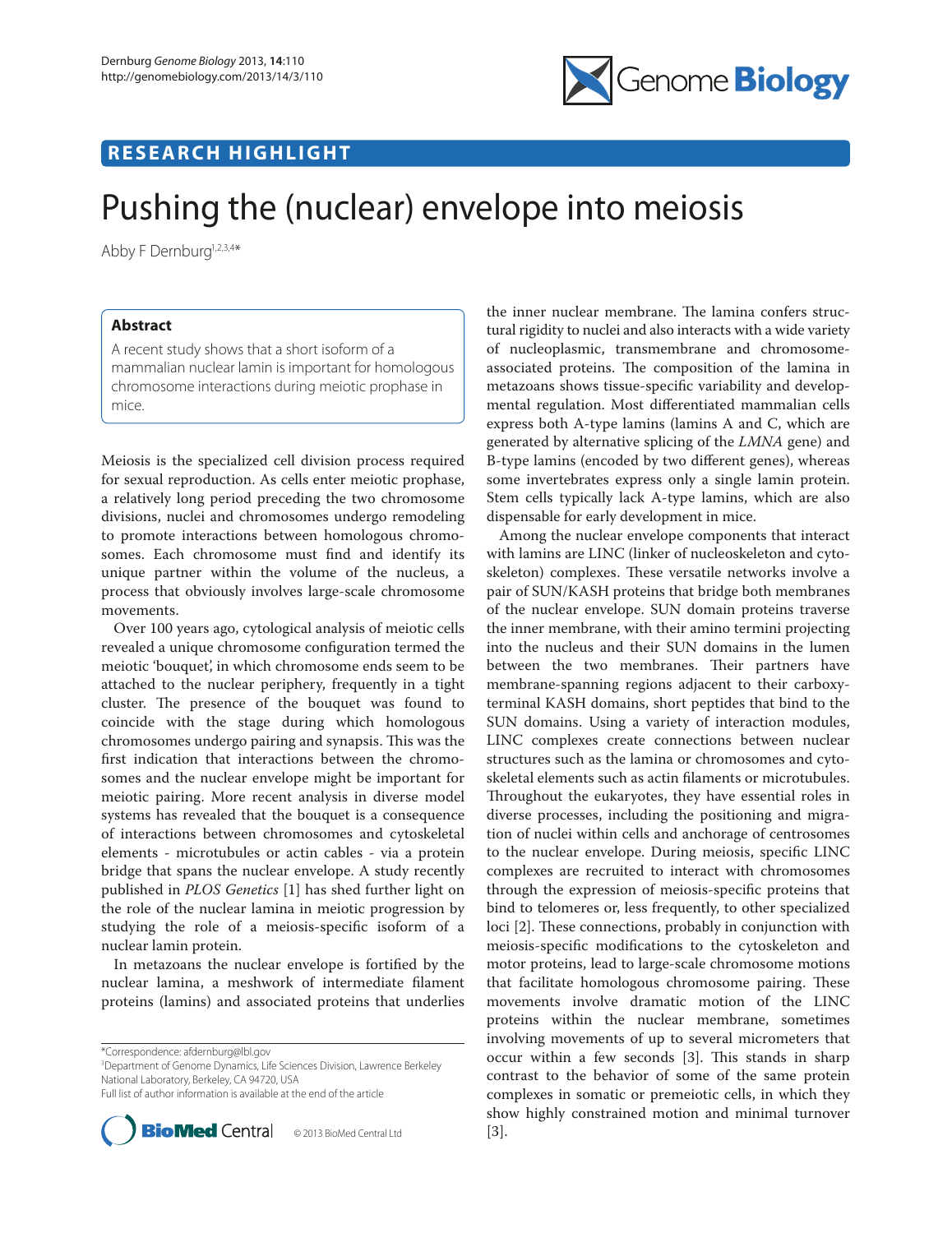In the new *PLOS Genetics* study [1], groups led by Manfred Alsheimer and Ricardo Benavente, both of the University of Würzburg, have now engineered a disruption of an exon in the mouse *LMNA* gene that is specific to the meiotic isoform lamin C2 to generate C2-deficient mice (*C2-/-* mice). These collaborators have previously provided important insights into the regulation and functions of cell-type specific lamin isoforms, particularly during meiosis. Using antibodies, they characterized the lamin isoforms present in rat spermatocytes [4]. Immunolocalization revealed that a truncated isoform of lamin C (lamin C2) was localized in a patchy pattern along the nuclear envelope, along with a short B-type lamin (lamin B3) [4]. Because these short isoforms lack domains implicated in interactions between lamin subunits, they and others proposed that these proteins might form a more flexible network. This idea was supported by experiments in which meiosis-specific lamin C2 was ectopically expressed in fibroblasts and found to be more mobile within the nuclear envelope than full-length lamin C [5]. Expression of lamin C2 also resulted in aberrant localization of Sun1 in these cells. The collaborators also demonstrated that spermatogenesis was disrupted in *Lmna-/-* mice, although oocyte meiosis was not obviously perturbed [6]. Although defects in meiosis-specific processes were observed in the knockout mice, it was not possible to rule out an indirect effect of lamin depletion in somatic cells on meiosis in spermatocytes, prior to the new study.

An important feature of the new research [1] is that the *C2-/-* mice show normal expression of all other A-type lamins. The *C2-/-* males recapitulate the meiotic failure seen in *Lmna-/-* mice. Nevertheless, their chromosomes frequently fail to synapse and they engage in heterologous associations or show aberrant telomere-telomere interactions; all of these defects are rare in wild-type spermatocytes. As a result of extensive apoptosis and failure of sperm maturation, the males are completely infertile. However, females are fertile, despite some evidence for pairing defects in *C2-/-* oocytes.

These sex-specific differences in the effects of lamin C2 loss are somewhat surprising. They could in part reflect differential implementation of meiotic checkpoints, which cull defective spermatocytes more ruthlessly than oocytes [7]. However, analysis of homologous pairing and synapsis in the *C2-/-* mutant mice also revealed more severe defects in males. Both male and female mice lacking Sun1 protein are completely sterile and show synaptic failure during meiotic prophase [8]. This suggests that LINC-mediated chromosome dynamics are essential for homolog interactions during meiosis in both sexes. The milder defects caused by loss of lamin C2 in both male and female meiosis suggest that it has a less direct role in mediating chromosome movement than Sun1. This is consistent with the idea that expression of short lamin isoforms during meiosis acts primarily to increase the mobility of proteins within the nuclear envelope, relative to somatic cells. It seems likely that the dynamics of pairing, synapsis and recombination differ dramatically between spermatocytes, which are produced continually during the adult life of the male, and oocytes, which undergo meiotic prophase during fetal development. Such differences might render male meiosis more sensitive to changes in nuclear envelope organization or dynamics.

The modifications made to the mouse nuclear envelope during meiosis are likely to be conserved in concept, if not in detail, in other taxa. As mentioned above, the isoforms and expression patterns of lamin proteins have diverged rapidly among the metazoa, as have the structures and functions of LINC complexes. For example, amphibians lack lamin C (and lamin C2), suggesting that its meiotic role in mammals is a recent innovation. Furthermore, the mouse Sun1 protein has a C2H2 zinc finger lacking in primate orthologs, which might suggest that it has evolved a distinct way to connect with meiotic chromosomes. It is thus not currently clear which aspects of meiotic lamina remodeling in mice can be extrapolated to other species.

In *Caenorhabditis elegans*, meiotic chromosome dynamics are probably mediated by post-translational modification of the amino-terminal (nucleoplasmic) domain of *sun-1* [9]. It is not yet known how this modification contributes to the function of the meiotic LINC complex. Direct observation has indicated that the motion of LINC complexes within the nuclear envelope becomes much less constrained as cells enter meiosis [3]. Phosphorylation of *sun-1* may weaken interactions between the LINC complexes and the lamina to increase their mobility within the nuclear envelope, and/or promote interactions between LINC complexes to create high load-bearing aggregates of these proteins necessary to drive chromosome movement. It is not currently known whether the lamina itself is modified in *C. elegans* meiotic nuclei, but it is easy to imagine that phosphorylation could also be used to tweak protein-protein interactions within the lamina to optimize its properties during meiosis and other specialized cellular processes. It is likely that metazoans have evolved a wide range of mechanisms to modify their nuclear envelopes to meet the special demands of meiotic prophase.

Homologous chromosome pairing remains one of the most mysterious aspects of meiosis. This new work in mice [1] adds an important piece of the puzzle by illuminating how the nuclear lamina can be modified to facilitate meiotic chromosome dynamics. To understand this process will clearly require looking beyond the chromosomes, and even beyond the nucleus, to the cellular networks connected by LINC complexes.